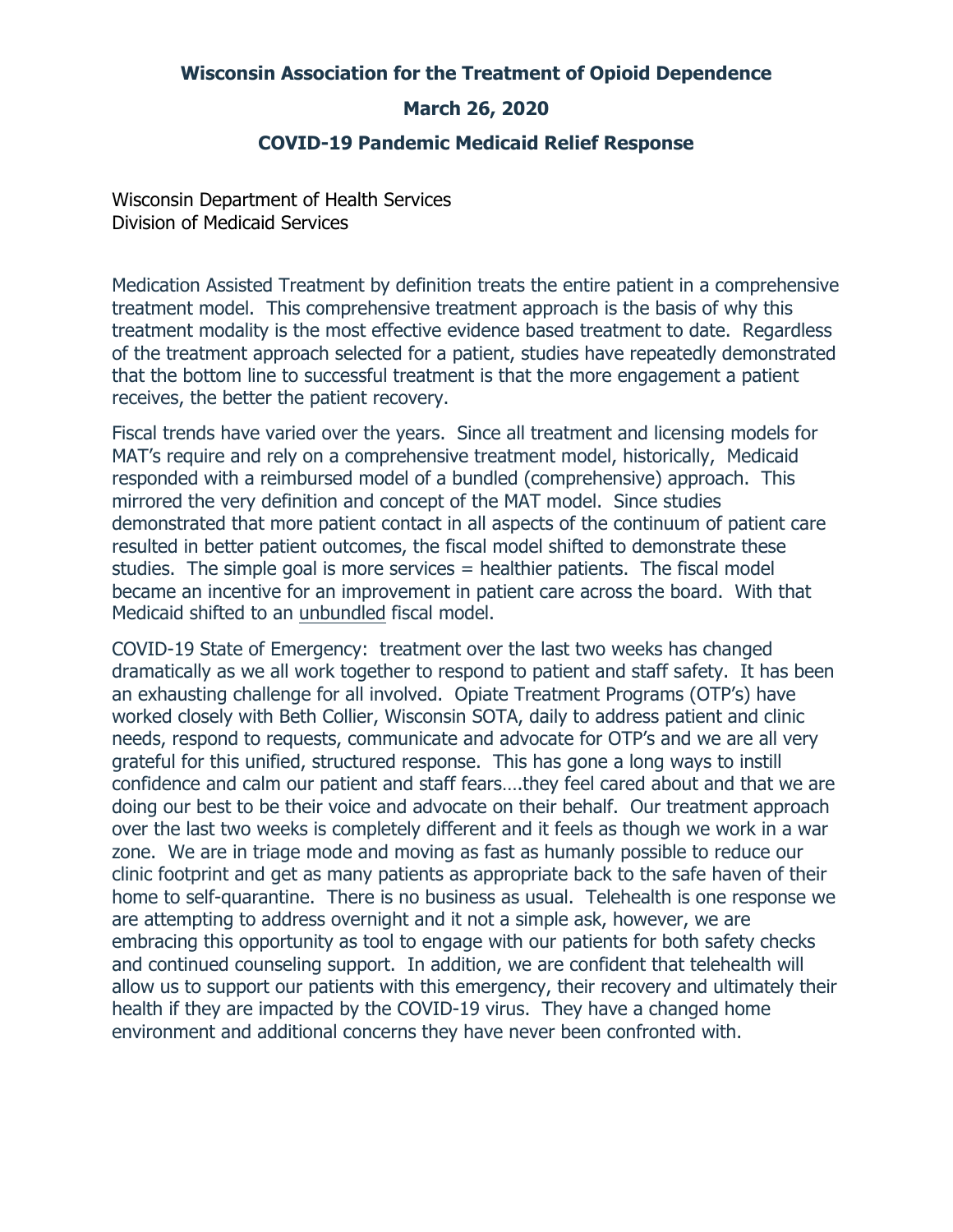### **March 26, 2020**

#### **COVID-19 Pandemic Medicaid Relief Response**

Wisconsin's COVID-19 response has been a swift patient centered response that has allowed us to provide additional waived take-home schedules, waive standing counseling appointments to reduce their time in the clinic, human contact as well as surface contact. I can assure you, this has not resulted in reduced work schedules or cost, in fact, quite the opposite. We have staff whom have been working around the clock and without days off for the last  $12+$  days. The time and energy it takes to mobilize this response is nothing short of moving a mountain.

Patient treatment looks very different right now and is not reflected in the existing fee for service models. The Daily contacts to ALL patients has consumed a large part of staff days and resulted in a lot of overtime. Monday, we were approved to reduce the frequency of all patient daily contact and will be able to mirror the patients original treatment Phase Level for frequency of contact. Since programs have been in a state of emergency, it has been all hands on deck to reduce our treatment footprint including all our counseling staff, medical team, front office, etc.

As a temporary measure and to mirror our current treatment environment, I request that Medicaid consider a COVID-19 Relief Response that mirrors the Medicare Reimbursement Model that New York, New Jersey and several other states are considering adopting during this temporary, emergency response for all their OTP's or some similar bundled rate as this has been done previously in several other states during crisis situation and has proven effective.

If this fiscal impact is not addressed, my fear is that during an opioid epidemic, this lack of support / relief will result in fiscal failure of Wisconsin OTP's and reduce access care.

Attached, please find the Medicare OTP fee schedule. Below, please find additional information regarding MAT patient care model directly from SAMHSA.

We appreciate our partnership with Wisconsin and look forward to working with you to determine a relief response that is manageable for all.

Sincerely,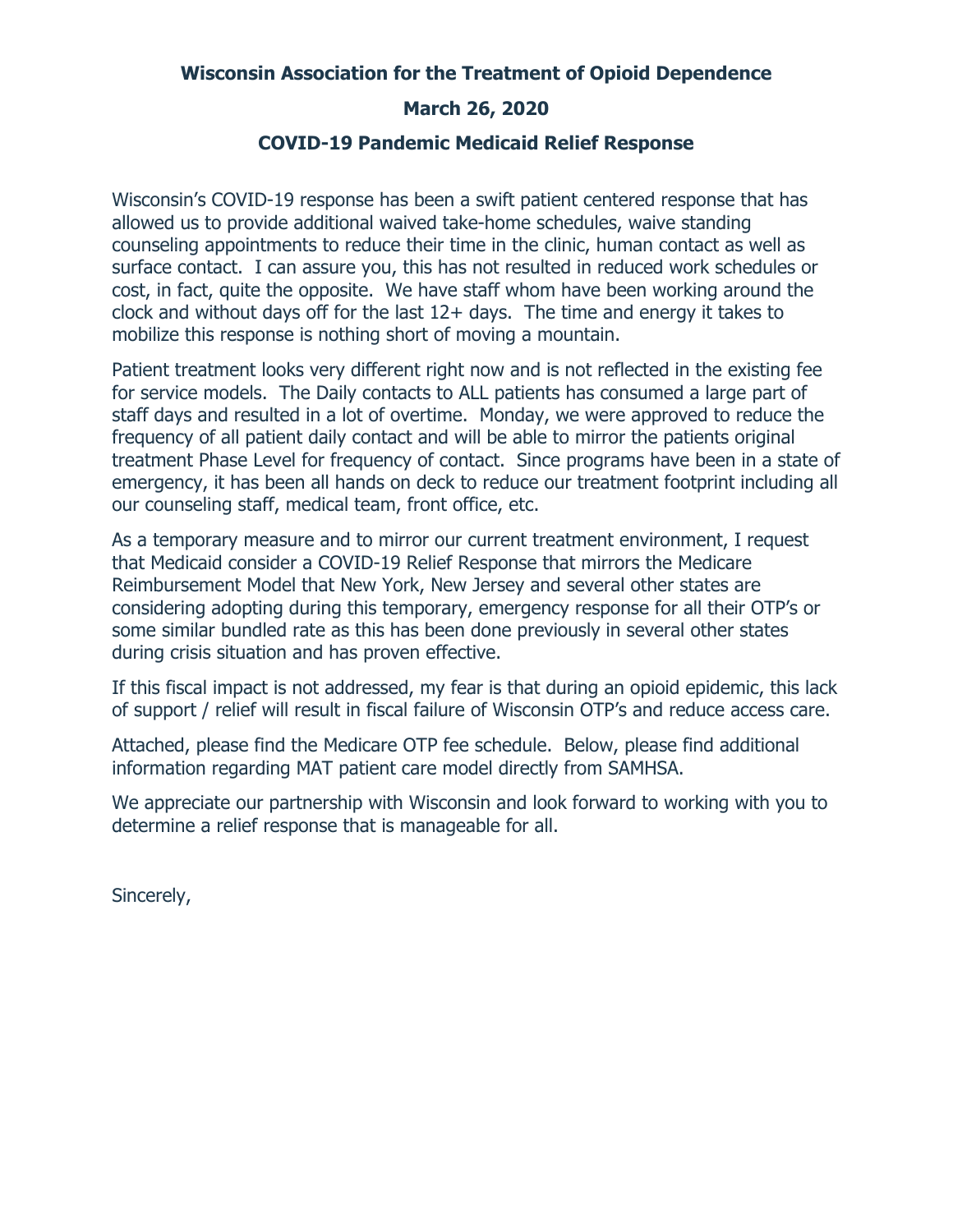# **March 26, 2020**

## **COVID-19 Pandemic Medicaid Relief Response**

#### **Medication and Counseling Treatment**

Medication-assisted treatment (MAT) is the use of medications with counseling and behavioral therapies to treat substance use disorders and prevent opioid overdose.

Medication-Assisted Treatment (MAT) is the use of medications, in combination with counseling and behavioral therapies, to provide a "whole-patient" approach to the treatment of substance use disorders. Research shows that a combination of medication and therapy can successfully treat these disorders, and for some people struggling with addiction, MAT can help sustain recovery. Learn about many of the substance use disorders that MAT is designed to address.

MAT is primarily used for the treatment of addiction to opioids such as heroin and prescription pain relievers that contain opiates. The prescribed medication operates to normalize brain chemistry, block the euphoric effects of alcohol and opioids, relieve physiological cravings, and normalize body functions without the negative effects of the abused drug. Medications used in MAT are approved by the Food and Drug Administration (FDA), and MAT programs are clinically driven and tailored to meet each patient's needs. Combining medications used in MAT with anxiety treatment medications can be fatal. Types of anxiety treatment medications include derivatives of Benzodiazepine, such as Xanax or valium.

## **Opioid Treatment Programs (OTPs)**

Opioid treatment programs (OTPs) provide MAT for individuals diagnosed with an opioid use disorder. OTPs also provide a range of services to reduce, eliminate, or prevent the use of illicit drugs, potential criminal activity, and/or the spread of infectious disease. OTPs focus on improving the quality of life of those receiving treatment. OTPs must be accredited by a SAMHSA-approved accrediting body and certified by SAMHSA. The Division of Pharmacologic Therapies (DPT), part of the SAMHSA Center for Substance Abuse Treatment (CSAT), oversees accreditation standards and certification processes for OTPs. Learn more about the certification of OTPs and SAMHSA's oversight of OTP Accreditation Bodies.

Federal law requires patients who receive treatment in an OTP to receive medical, counseling, vocational, educational, and other assessment and treatment services, in addition to prescribed medication. The law allows MAT professionals to provide treatment and services in a range of settings, including hospitals, correctional facilities, offices, and remote clinics. Learn more about the legislation, regulations, and guidelines that govern OTPs.

As of 2015, OTPs were located in every U.S. state except North Dakota and Wyoming. The District of Columbia and the territories of Puerto Rico and the Virgin Islands also had OTPs in operation.